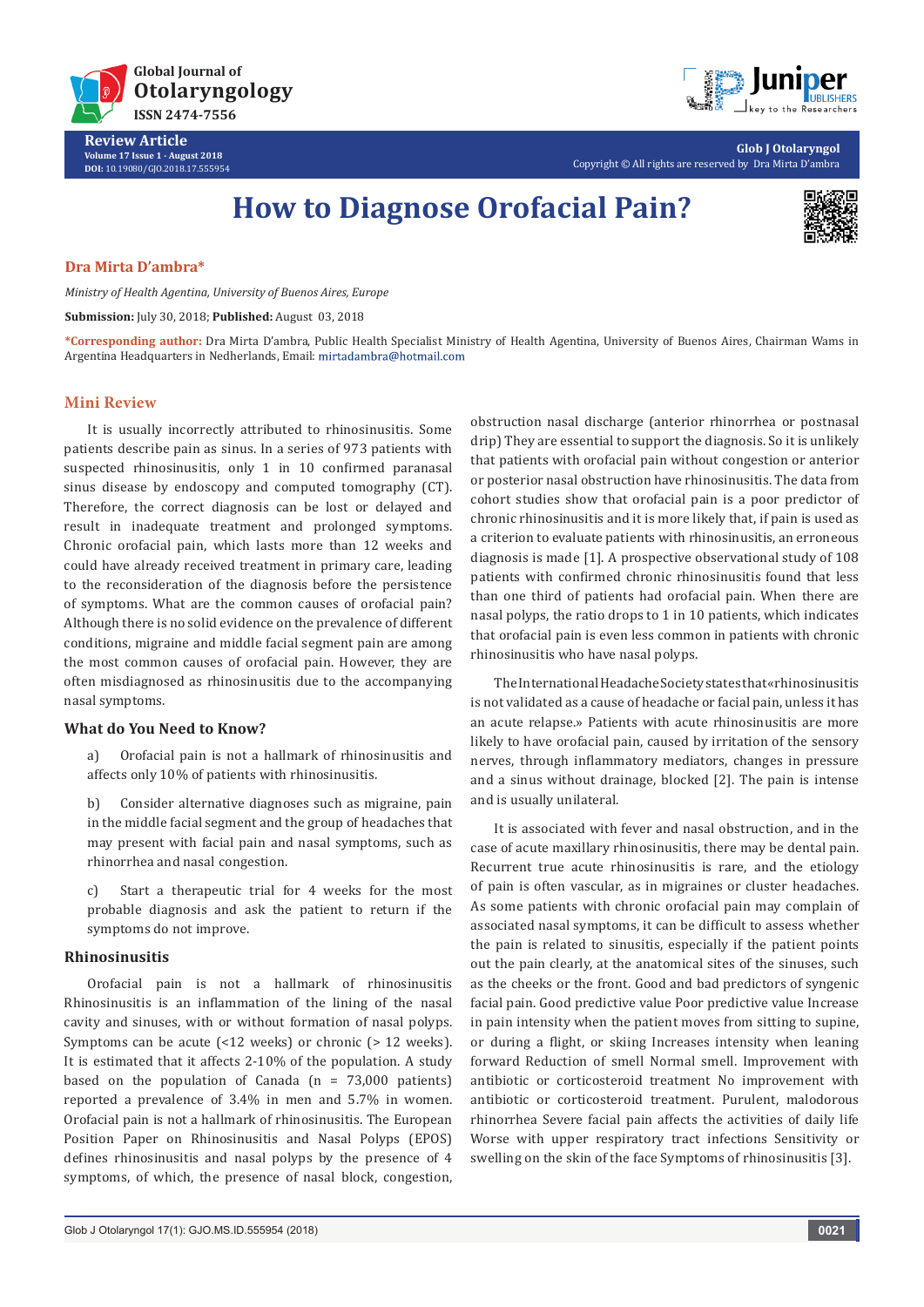a) Nasal blockage, congestion, nasal obstruction: essential for diagnosis.

b) Nasal discharge (rhinorrhea or anterior or retronasal drip): essential for diagnosis

c) Facial pain

#### **Migraine**

Often, migraine is misdiagnosed as sinus headache or rhinosinusitis. Chronic incapacitating headaches are more likely to be related to migraines than to rhinosinusitis. EPOS states: «most sinus headaches can be classified as migraines.» For this reason, in patients presenting in primary care with «sinus headache», the diagnosis of migraine should be explored before considering rhinosinusitis. A recent systematic review of studies of migraine (> 6 million participants) reported a prevalence of 1 in 10. While patients with migraine commonly report hemicrania, a subgroup of patients may be located on the face but with pain. characteristic symptoms of migraine, such as nausea, vomiting, sensitivity to light and sound. In a study of 517 patients with migraine, almost 9% had pain in the head and lower half of the face; these patients were also more likely to have associated trigeminal autonomic symptoms, such as rhinorrhea and nasal blockage. Often, migraine is misdiagnosed as sinus headache or rhinosinusitis, due to certain associated symptoms such as nasal congestion, rhinorrhea, lacrimation or inflammation of the cheeks, which appear during migraine attacks. In a prospective cohort study of 2,991 patients with a history of self-medication or of the International Headache Society. Of these patients, more than 80% of those who reported pain or sinus pressure, 63% reported nasal congestion and 40%, rhinorrhea. How to make a diagnosis? The characteristics and site of pain can help distinguish these conditions through history and semiology.

It is more likely that the intense pain that interferes with the activities of the patient's daily life is motivated by a migraine or other headaches, unlike temporomandibular pain, middle facial segment pain and tension headache, which do not interfere. In general, the associated nasal symptoms are compatible with rhinosinusitis, but the authors recommend taking into account the autonomic trigeminal symptoms that appear in migraines, and the possibility that there is a coinciding rhinitis, given its high prevalence in the adult population. The history or family history of migraine are important. During the examination, the skin covering the breasts should be felt. If there is tenderness about the breasts, the suspicion of pain of the middle facial segment should be greater. It is necessary to feel on the temporomandibular joint and the neighboring areas, to detect sensitivity, reaching the temple and the line of the jaw, the mastoid area and the cheek, since within these areas are the trigger points for temporomandibular disorders. While the temporomandibular joint is palpated, the patient is asked to open and close the mouth to feel the click and laxity of the jaw. The laxity reflects a greater joint mobility and the protrusion of the joint laterally during the opening of the mouth. The laxity and the click of the jaw are signs of temporomandibular joint abnormality. The anterior rhinoscopy can be performed with an otoscope, to investigate the presence of purulent mucus in the nasal cavities (which supports the diagnosis of rhinosinusitis) or enlarged lower turbinates (suggesting rhinitis). The authors recommend a complete examination of the cranial nerves in all patients with chronic orofacial pain, to exclude intracranial tumors that may present with orofacial pain. In general, no studies are required to confirm the diagnosis.

#### **How is it Treated?**

Often, and due to overlapping symptoms, ≥2 diagnoses are possible. You can start with a trial treatment for 4 weeks for the most likely diagnosis. If there is no improvement, said treatment is suspended and other diagnoses and alternative treatments are considered. If the patient has doubts about the diagnosis, it is important to explain the complex nature of orofacial pain, which can create diagnostic difficulties, because patients can find it reassuring to know that this situation is not rare. It is recommended to emphasize the need to follow up if the symptoms do not improve. The aforementioned symptoms nasal blockage, congestion, nasal obstruction, nasal discharge (rhinorrhea or anterior or retronasal drip) are sufficient to support the diagnosis of rhinosinusitis and begin treatment in primary care. The management of chronic rhinosinusitis depends on the severity of the symptoms and the presence of polyps. The EPOS guidelines recommend treatment with a steroid nasal spray and nasal spray, and then retest the patient at 4 weeks. If the symptoms have improved, then the treatment can be continued in the long term.

If it is a question of migraine or tension headache, advise patients to follow a daily routine, sleep hygiene, exercises, diet and periods of relaxation and, that reduce the consumption of caffeine. Patients with an acute episode of tension headache can be treated with 1 g of paracetamol or 400 mg of ibuprofen. If the probable diagnosis is pain of the middle facial segment, low doses of amitriptyline (10 mg at night for at least 6 weeks) are recommended. This should be continued for a minimum of 6 months; If the condition has disappeared, treatment can be suspended as of this moment. The treatment of temporomandibular disorder is multifaceted, and includes lifestyle changes, relaxation techniques, simple analgesia with paracetamol or NSAIDs, low doses of benzodiazepines and neuropathic agents. Specialized treatment involves the use of temporomandibular joint injections, arthroscopies, arthroplasties, and joint replacement surgery.

#### **When is the patient referred?**

Cluster headache is the only condition that guarantees immediate referral to the neurologist. In most cases, only the referral of the patient is required when the symptoms are refractory to medical treatment initiated in primary care or,